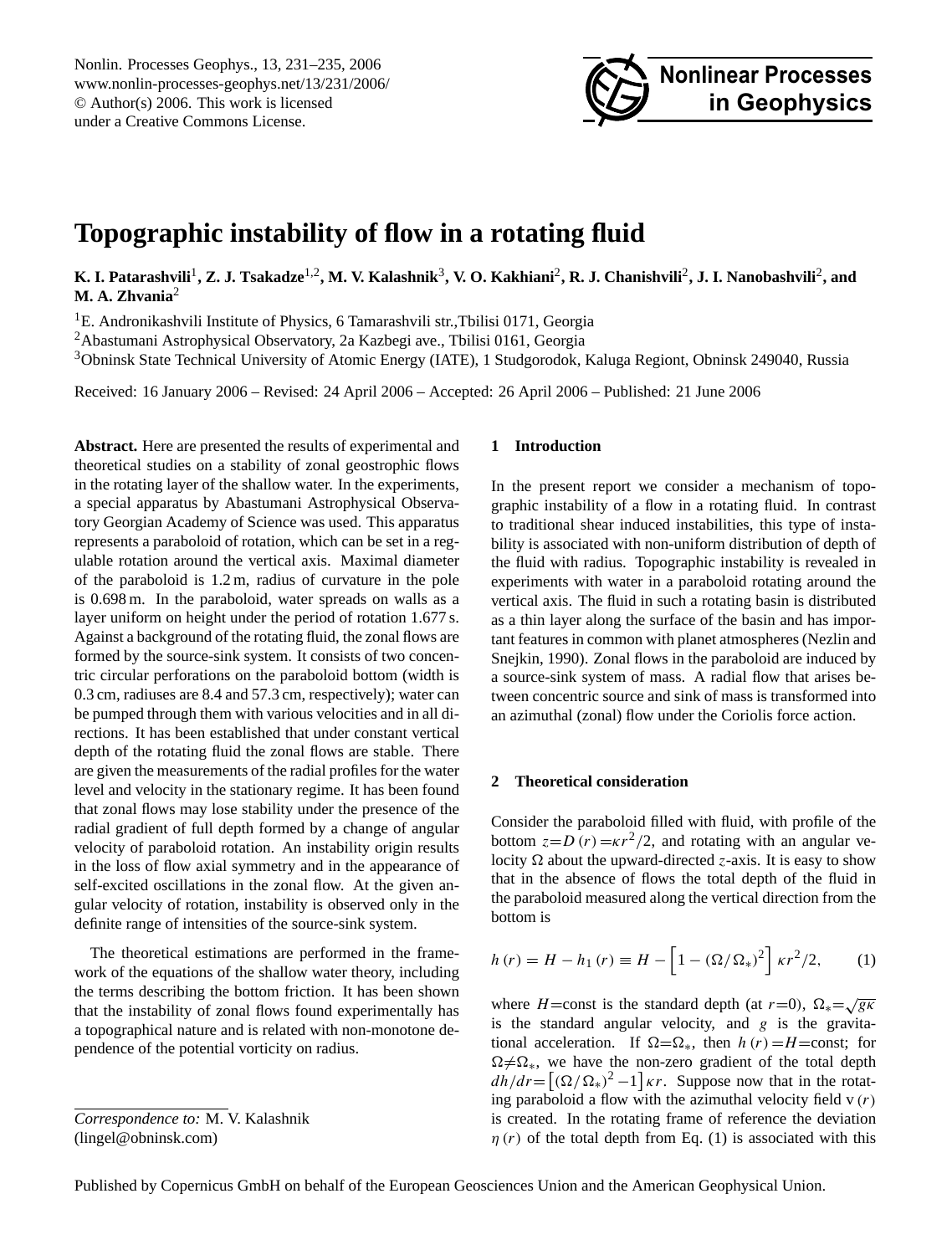flow. For small velocities the deviation can be found from the geostrophic relation (Doljanskii et al., 1990)

$$
v = \frac{g}{f} \frac{\partial \eta}{\partial r},\tag{2}
$$

 $f = 2\Omega$  is the Coriolis parameter. Thus, in the presence of the flow the total depth of the fluid in the paraboloid is  $h(r) = H - h_1(r) + \eta(r)$ .

Consider now a flow produced by a given distribution  $Q(r)$  of the sources and sinks in the paraboloid. We take a distribution  $Q(r)$  in the following form:

$$
Q(r) = \pm Q_0 \left[ \frac{\delta (r - r_2)}{2\pi r} - \frac{\delta (r - r_1)}{2\pi r} \right],
$$
 (3)

where  $\delta(r)$  is delta-function, and consider the flow in the interval  $r_1 \le r \le r_2$ . Such a distribution corresponds to concentrated source and sink with an equal intensity  $Q_0$  (it defines the total volume of the fluid that runs in/out per unit time). If we choose the positive sign in Eq. (3), then source is situated at a radius  $r_2$ , otherwise – at  $r_1$ .

The structure of velocity field in the paraboloid for the source-sink distributions (Eq. 3) was studied by Danilov and Sazonov (1999). There was used the shallow water model with a bottom friction. If the source is located on the radius  $r_2$ , then azimuthal velocity is

$$
v(r) = \frac{f}{2pr} \left[ 1 - \exp\left(p\left(r^2 - r_2^2\right)\right) \right], \qquad p = \frac{\pi\lambda}{Q_0} \quad , (4)
$$

where  $\lambda = v/\delta_E$  is the coefficient of boundary friction,  $\delta_E = \sqrt{\nu / \Omega}$  is the thickness of the Ekman boundary layer,  $\nu$ is the kinematic viscosity of the fluid. If the source is located on the radius  $r_1$ ,

$$
v(r) = \frac{f}{2pr} \left[ exp\left(p\left(r_1^2 - r^2\right)\right) - 1\right].
$$
 (5)

For sufficiently weak intensities  $Q_0 \rightarrow 0$  ( $p \rightarrow \infty$ ), from Eqs. (4), (5) the asymptotic expressions follow:

$$
v(r) = \pm \frac{Q_0}{\pi \delta_E} \frac{1}{r} \quad . \tag{6}
$$

By using Eq. (6) and geostrophic relation, for the total deviation of the depth we have

$$
\eta(r) = \pm \left( C + \frac{f Q_0}{\pi g \delta_E} \ln r \right) \quad . \tag{7}
$$

Here a constant C is found from the condition  $\int_{a}^{r_2}$  $r_1$  $\eta r dr = 0$ (mass conservation).

Investigate the stability of axially symmetric flow  $v(r)$  in the non-viscous limit.

The important feature of this flow is the potential vorticity

$$
q(r) = \frac{\omega(r) + f}{h(r)}, \qquad \omega(r) = \frac{1}{r} \frac{d}{dr}(rv).
$$
 (8)

Considering the linearized form of the shallow water equations, one can show easily that a necessary condition for instability of the flow is the following: the radial gradient of the potential vorticity  $dq/dr$  vanishes somewhere in the field of a flow (Pedlosky, 1982; Dikii, 1976). In the quasigeostrophic theory of the shallow water this condition is usually called the Kuo's criterion or the Charney-Kuo theorem. It is a straightforward generalization of the well-known Rayleigh's inflection-point theorem.

Let us apply the above mentioned criterion to the flow (Eq. 6). Particularly, we consider the case of cyclonic rotation (i.e. the positive sign in Eq. 6). Since for the flow (Eq. 6) the vertical component of the vorticity  $\omega = r^{-1}d$  (rv)  $/dr \equiv 0$ , the radial gradient of  $q$  is connected only to the change of the total depth:

$$
\frac{dq}{dr} = -\frac{f}{h^2} \frac{d}{dr} (-h_1 + \eta) = \frac{f}{h^2} \left\{ \left[ 1 - (\Omega/\Omega_*)^2 \right] \kappa r - \frac{fQ_0}{\pi g \delta_E} \frac{1}{r} \right\}.
$$
 (9)

It follows from Eq. (9) that  $dq/dr$  can vanish at some point only if  $\Omega < \Omega_*$ , i.e., for angular velocities smaller than the standard angular velocity. In this case for the point  $r<sub>*</sub>$ , where  $dq/dr = 0$ , we have

$$
r_*^2 = \frac{f Q_0}{\pi \delta_E \left(\Omega_*^2 - \Omega^2\right)}.
$$
\n(10)

According to the instability criterion, this point should be within the interval  $r_1 \le r \le r_2$ , in other words, the condition  $r_1^2 \le r_*^2 \le r_2^2$  should be satisfied. Taking into account Eq. (10), the latter criterion can be rewritten as a constraint on the intensity  $Q_0$ :

$$
Q_1 \le Q_0 \le Q_2 \tag{11}
$$

with the threshold values

$$
Q_i = \frac{\pi \delta_E r_i^2 \left( \Omega_*^2 - \Omega^2 \right)}{2\Omega}, \qquad i = 1, 2. \tag{12}
$$

From Eq. (1) it follows that for a fixed angular velocity satisfying the condition  $\Omega \leq \Omega_*$  there exists a range of  $Q_0$  where instability may be observed. Increasing gradually the values of  $Q_0$  from zero, in the beginning we are in the unstable region and then, for  $Q_0 > Q_2$ , we leave this region and move to the stable region.

The case of anticyclonic flows (when there is minus in Eq. 6) can be analyzed in a similar manner. A necessary condition for non-viscous instability is now met only if  $\Omega > \Omega_*$ in a certain interval of  $Q_0$ .

Let's emphasize that analysis has a qualitative character. The rigorous proof of instability may be derived only from the solution of corresponding spectral problem on the theory of stability. Formulating this problem should use the accurate expressions for velocity (4), (5), as well as take into account the spiral character of the flow related to the presence of the radial stream.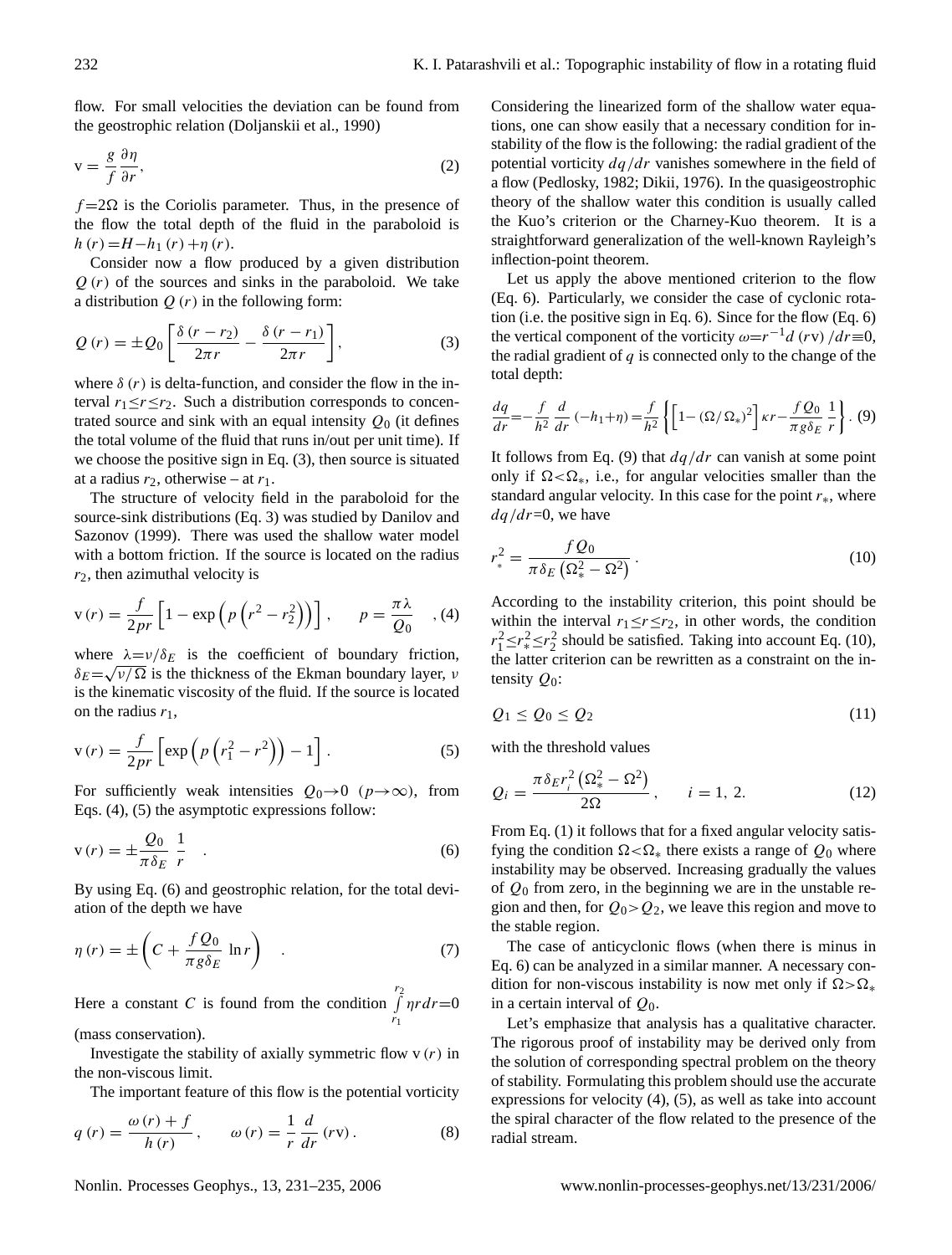

Fig.1 3 – system of radial circulation of a fluid, 4 – capacitance transduc-**Fig. 1.** The cartoon of a mechanical part of experimental set-up: 1 – rotating container with a parabolic bottom, 2 – layer of a fluid, ers of fluid thickness.

# **3 Experiment**

The experimental investigation of the instability was carried out in the Abastumani Astrophysical Observatory on the special device – the paraboloid of rotation with the maximum diameter  $d=1.2$  m and curvature radius in a pole  $R=1/\kappa=0.698$  m (Fig. 1). For this paraboloid, the stan- $K=1/k=0.098$  in (Fig. 1). For this paraboloid, the standard angular velocity is  $\Omega_* = \sqrt{gK} = 3.75 \text{ s}^{-1}$ , accordingly, the standard period of one revolution is  $T_* = 2\pi / \Omega_* = 1.677$  s. The azimuthal (zonal) flow in the paraboloid was produced by a source-sink system of mass consisting of two concentric circular slots 0.3 cm in width, situated at the bottom of the paraboloid at the radii  $r_1=8.4$  cm and  $r_2=57.3$  cm. Through these slots the working fluid (water) was pushed with the given total rate  $Q_0$  (cm<sup>3</sup>/s) and in a given direction. The detailed description of experimental device and measurement instrumentation are given in the work by Zhvania et al. (2006).

A series of experiments were performed with various values of  $Q_0$ , the depth H in the absence of fluid motion, and the angular velocity of the paraboloid  $\Omega$ . During the experiments, the depth of the fluid was measured by means of variable-capacitance transducers placed along the radius of the basin. For the measurements of the velocity, a method of tracer particles was used. The main results of our experiments are:

- 1. When the paraboloid rotates with the angular velocity  $\Omega = \Omega_*$ , the azimuthal flows induced by a source-sink system of mass are stable.
- 2. In the case of cyclonic flows (a source is at the radius  $r<sub>2</sub>$ ), the instability of azimuthal flows is observed only for angular velocities that satisfies the condition  $\Omega < \Omega_*$ ; for anticyclonic flows the contrary holds  $(\Omega > \Omega_*)$ .



**Fig. 2.** Experimental profiles of  $v(r)$  for various values of the intensity  $Q_0$  and angular velocity  $\Omega = \Omega_*$ . A source of mass is situated at a radius  $r_2$ .

- 3. For a fixed angular velocity  $\Omega$ , the instability exists only in a certain range of values of the intensity  $Q_0$ .
- 4. The instability leads to the breaking of axial symmetry of the flow and to auto-oscillations occurrence in the flow. The structure of a non-axially symmetric flow is dominated by the mode with the azimuthal wave number  $m=2$ . The period of arisen auto-oscillations is several times greater (practically an order of magnitude) than the period of rotation of the system.

In Fig. 2 we plot the experimental profiles of  $v(r)$  obtained for various values of  $Q_0$  and the angular velocity  $\Omega = \Omega_*$  in the case of cyclonic flow. The characteristic time of the statement of profiles, after switching on the source-sink system, is 1–2 min. These experimental profiles do not show any signs of instability and are in good agreement with the theoretical ones (Eq. 6).

In Fig. 3a we present the dependence of the total depth on time at various radii obtained for the angular velocities  $\Omega < \Omega_*$  (cyclonic case). This figure demonstrates the process of formation of the instability leading to auto-oscillations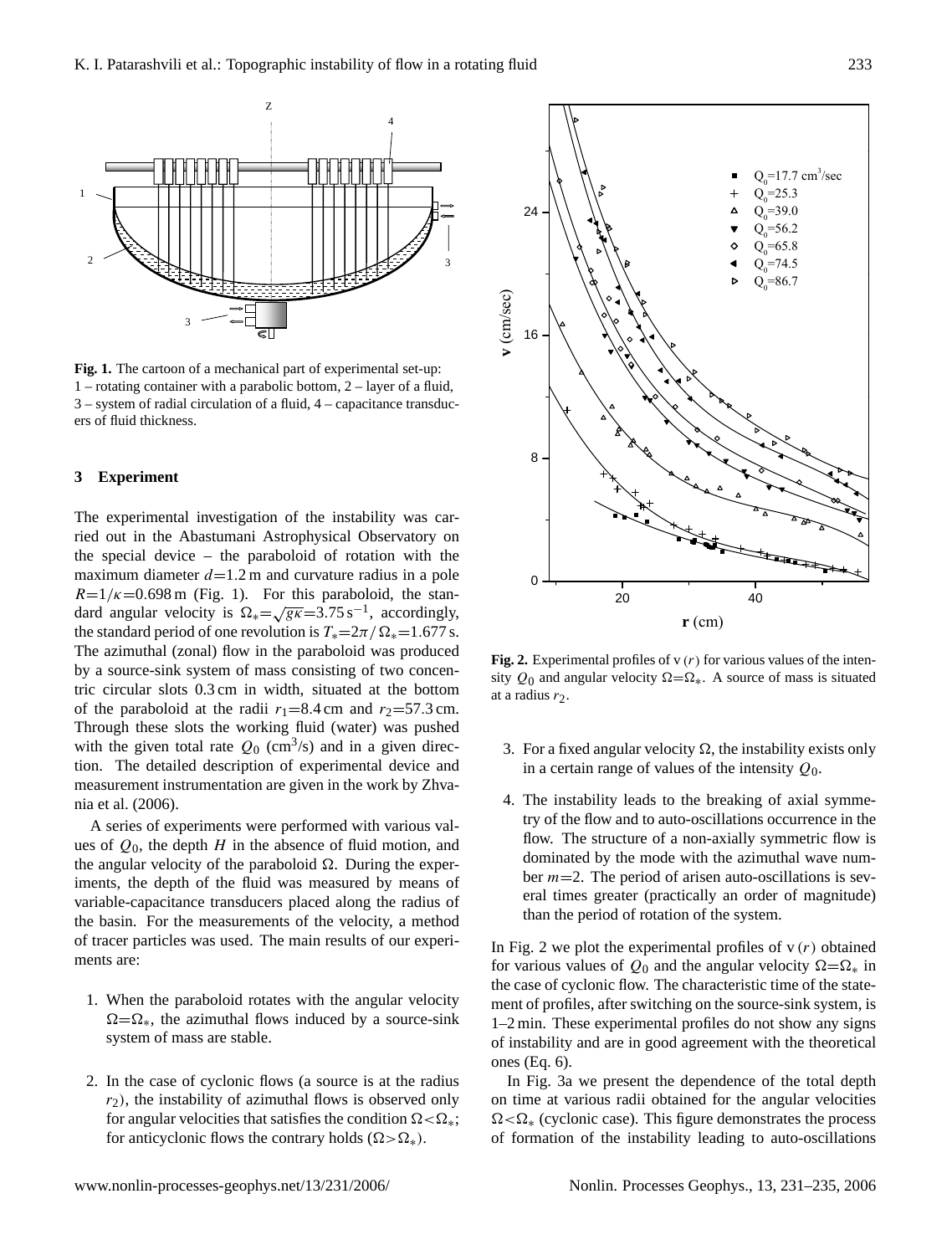

**Fig. 3.** Dependence of the total depth on time at various radii for angular velocities  $\Omega < \Omega$ .

when the value of  $Q_0$  grows from 0 to  $25 \text{ cm}^3/\text{s}$ . The structure of oscillations of the total depth in the regime of fully developed instability  $(Q_0=90 \text{ cm}^3/\text{s})$  is shown in Fig. 3b. Notice the distinctively non-harmonic nature of oscillations that is, perhaps, associated with their nonlinearity. To find the characteristic period of oscillations, we calculated the corresponding time spectra. For  $Q_0$ =104 cm<sup>3</sup>/s and the angular velocity  $\Omega$ =3.095 s<sup>-1</sup> (the period of rotation is  $T = 2.03 s > T<sub>*</sub>$ , the chief maximum in the spectrum corresponds to the period  $T_W = 16.9$  s of oscillations of the fluid. This value is more than eight times larger than the period of rotation of the system . The data from experiments carried out for various values of the intensity showed that the period  $T_W$  decreases with increasing  $Q_0$  and this dependence is almost linear.

Figure 4a is quite instructive. It shows how instability decays (oscillations damp) when we further increase the intensity from  $Q_0$ =104 cm<sup>3</sup>/s to  $Q_0$ =140 cm<sup>3</sup>/s. Figure 4b illustrates the opposite process – the emergence of oscillations when the intensity decreases from  $Q_0$ =160 cm<sup>3</sup>/s to  $Q_0$ =55 cm<sup>3</sup>/s (return to the unstable region). The figures presented here clearly confirm the existence of two threshold



**Fig. 4.** Dependence of the total depth on time at various radii.

values  $Q_1$ ,  $Q_2$  determining the development of instability in the range  $Q_1 < Q_0 < Q_2$ . Let us evaluate this values for an experiment in which the angular velocity  $\Omega = 3.095 s^{-1}$ . For the parameters of the paraboloid given above and kinematic viscosity of water  $\nu=10^{-2}$  cm<sup>2</sup>/s, calculations from Eq. (12) derive that  $Q_1=9.12 \text{ cm}^3/\text{s}$ ,  $Q_2=427 \text{ cm}^3/\text{s}$ . It is obvious that the value of  $Q_2$  almost three times exceeds the actual one. This discrepancy is quite understandable: firstly, for large intensities instead of Eq. (6) we should use more accurate expressions for the flow velocity, and secondly, when deriving Eq. (11) we have used the necessary criterion for non-viscous instability and, in fact, we can say that instability takes place only for the certain values of  $Q_0$  from the range  $(Q_1, Q_2)$ .

## **4 Conclusions**

In conclusion, we would like to stress that the instability investigated in this paper differs fundamentally from that studied in the known works Nezlin and Snejkin (1990), as well